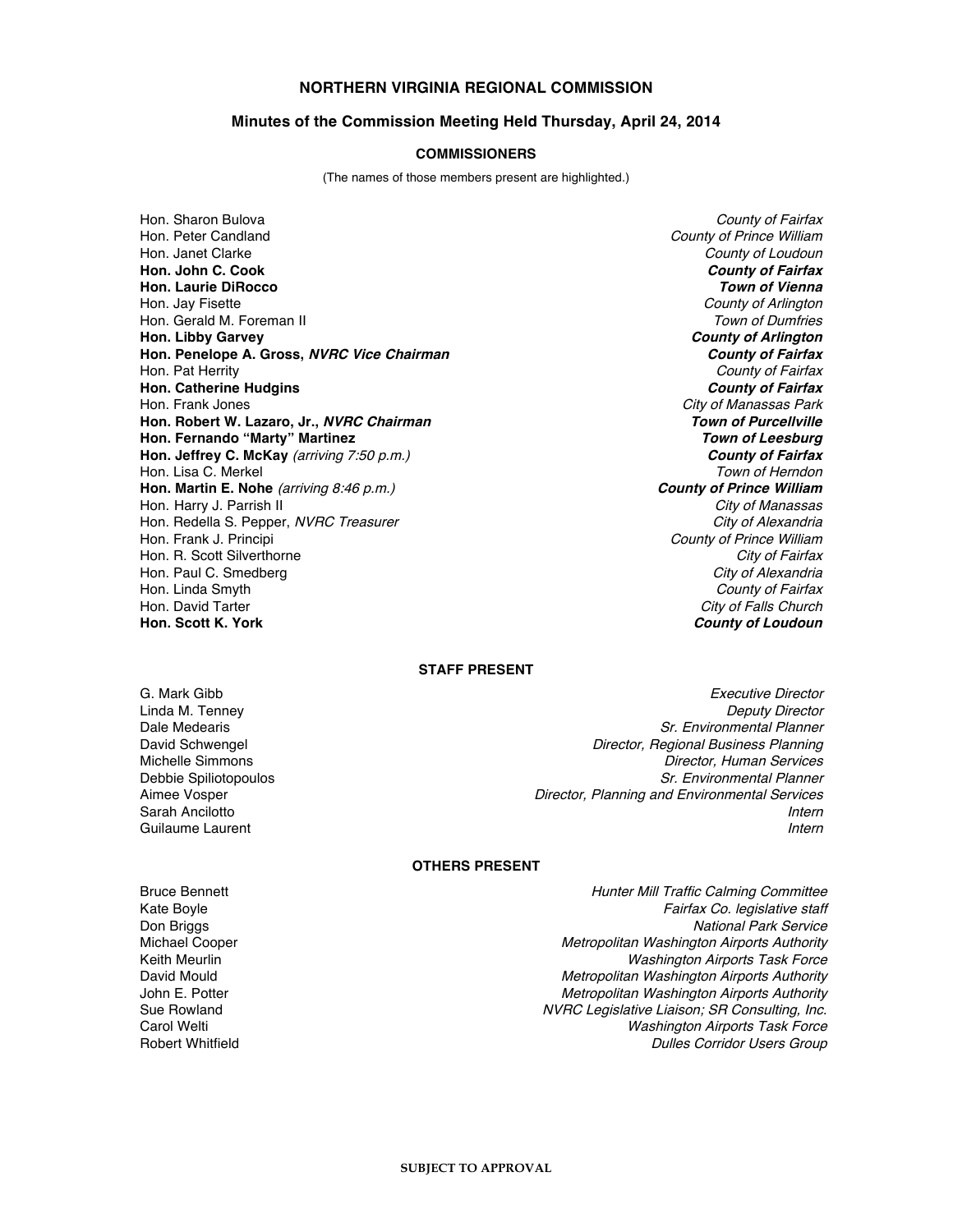ALLEGIANCE

| <b>CALL TO ORDER</b> | Chairman Lazaro called the meeting to order at 7:39 p.m. |  |
|----------------------|----------------------------------------------------------|--|
|                      |                                                          |  |

PLEDGE OF The Pledge of Allegiance was recited by all present.

ROLL CALL The roll was called and all members present or absent were noted for the record.

MINUTES Commissioner Gross moved approval of the minutes of the Commission meeting of March 27, 2014. The motion was seconded by Commissioner York and carried unanimously.

INTRODUCTION OF INTERNS Mr. Gibb introduced Sarah Ancilotto and Guillaume Laurent, both from France, who will be spending the next five months studying "sustainable cities" and the relationship between land use and transportation. They will divide their time between the French Embassy and NVRC. Their internships are a direct outgrowth of the joint declaration signed with France.

DULLES AIRPORT IMPACT ANALYSIS AND THE NEED TO PARTNER WITH NORTHERN Chairman Lazaro welcomed Mr. Jack Potter, President and CEO of the Metropolitan Washington Airports Authority (MWAA), which is responsible for the operation and maintenance of the two Federal airports: Ronald Reagan Washington National Airport and Washington Dulles International Airport.

VIRGINIA LOCAL GOVERNMENTS Mr. Potter said there have been numerous changes in recent years. He referred to printed material provided at the table and commented on the figures presented to describe the thousands of jobs and billions of dollars that the airports contribute to the metropolitan Washington and Virginia economies.

In distinguishing between the two airports, Mr. Potter further explained:

- Passenger activity at Reagan has been growing faster than at Dulles
- Two major factors have led to this situation: airline mergers, and Congressional action that has expanded the geographic perimeter of Reagan's service area
- The result has been that number of passengers using Reagan has expanded, while the debt from earlier capital investments in Dulles, and its loss of passengers, negatively impact Dulles' competitive position and the economic condition of the surrounding area
- The cost per enplaned passenger at Dulles approaches \$30 similar to the NY airports
- The cost per enplaned passenger at Reagan is approximately \$13 comparable to O'Hare (\$12-\$15) and only slightly higher than Houston (\$8)

MWAA's response to the challenge of improving Dulles' competitive position:

- Ask Congress to stop expansion at Reagan; partner with citizen groups concerned about noise
- Use the FAA reauthorization bill coming up in 2015 as another opportunity to influence allocation of slots to respective airports, definition of airport perimeters
- Retain/grow existing Dulles carrier activity
- Attract more international passengers, in partnership with DC and the Commonwealth
- Attract low-cost carriers
- Increase cargo traffic
- Increase non-aviation revenue by developing a high-end hotel on airport property (profits from any revenue source other than the airlines – e.g., parking, concessions, luggage, office rents – can offset costs at Dulles )
- Support transportation projects (roads, bus service) that improve access, ease congestion
- Strive to have more balance between airport assets and costs in negotiating the use and lease agreements, which are governed by federal law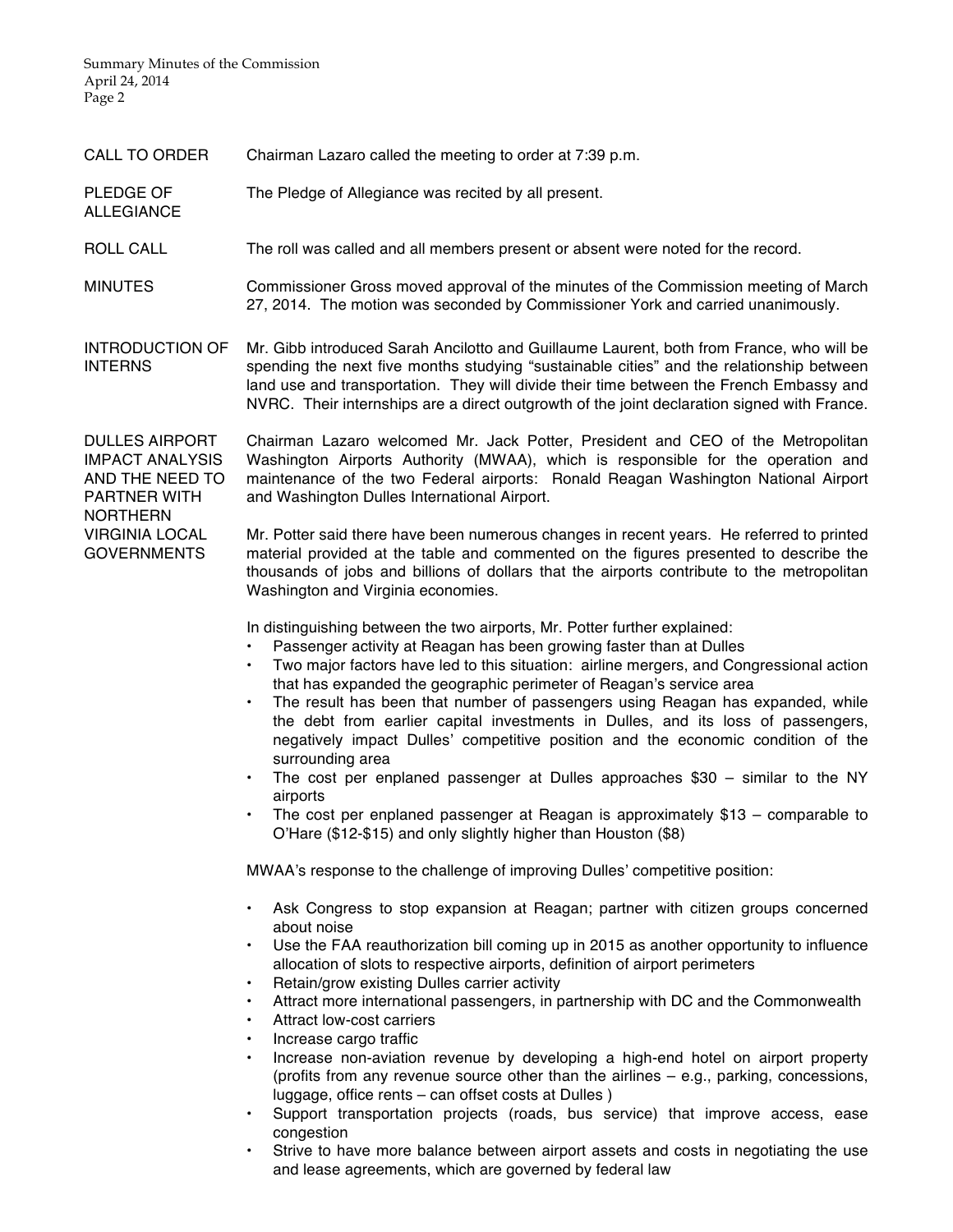answers

• Reduce costs for debt service by refinancing; control cost of operations

questions and Commissioner Gross: What is the bond rating at Dulles?

Mr. Potter: AA or A+, the upper echelon of rated airports in country

Commissioner Gross: Are there other examples of authorities like MWAA operating more than one airport?

Mr. Potter: The Port Authority of New York operates Newark. LaGuardia, and JFK: in Chicago, a city authority operates O'Hare and Midway; in Houston, Hobby and Bush are operated by one entity.

Mr. Potter: Part of MWAA's challenge is distinguishing between our airports and other airports. Our airports are part of a Federal lease that mandated investment in Dulles in spite of federal action to grow Reagan. We need to ask the Federal government to help fix the problem.

Commissioner York: Loudoun County has been engaged in discussions with the Virginia Department of Transportation about a western corridor that could help the airport. Two different alignments have been considered. When might a road being built on airport property to connect such a road for cargo and passengers with the terminal area?

Mr. Potter: Decades. It would be better in the short run to establish a northern crossing of the Potomac River for the passenger base in Montgomery County, Maryland and relieve traffic on the American Legion Bridge, a real impediment during rush hours. Any improvements to access would be welcome.

Commissioner Hudgins: It is often noted that in United States there is very little airporttransit connections. To what extent have we fueled the idea that passengers are expected to use automobiles to get to an airport?

Mr. Potter: This is changing. People are aware of the successes in Europe connecting the airport to downtown by train. Los Angeles and JFK are moving in this direction. Reagan is the number one US airport in country for passengers using transit (19%; in Europe it is around 40%. Dulles won't benefit from this in short term.

Commissioner Hudgins: There is a good connection to train service a Reagan, but not as good connections at the airports for garage users.

Mr. Potter: We need to improve their convenience, while being respectful of protected areas.

Commissioner Garvey: Ground transportation can be expensive, and the shuttle is not very convenient – lots of stops.

Mr. Potter: Services like Uber and Green Tomato may be a solution that can complement taxi and shuttle service. Shuttle may be the most reasonable option for people not paying for taxi service.

Commissioner York: Of total revenue, how much is derived from retail businesses at the airport?

Mr. Potter: Probably less than 10%.

Commissioner York: It might be good if MWAA will include development of retail as part of a future plan, given successes at airports like Munich, which derives 65% of its revenue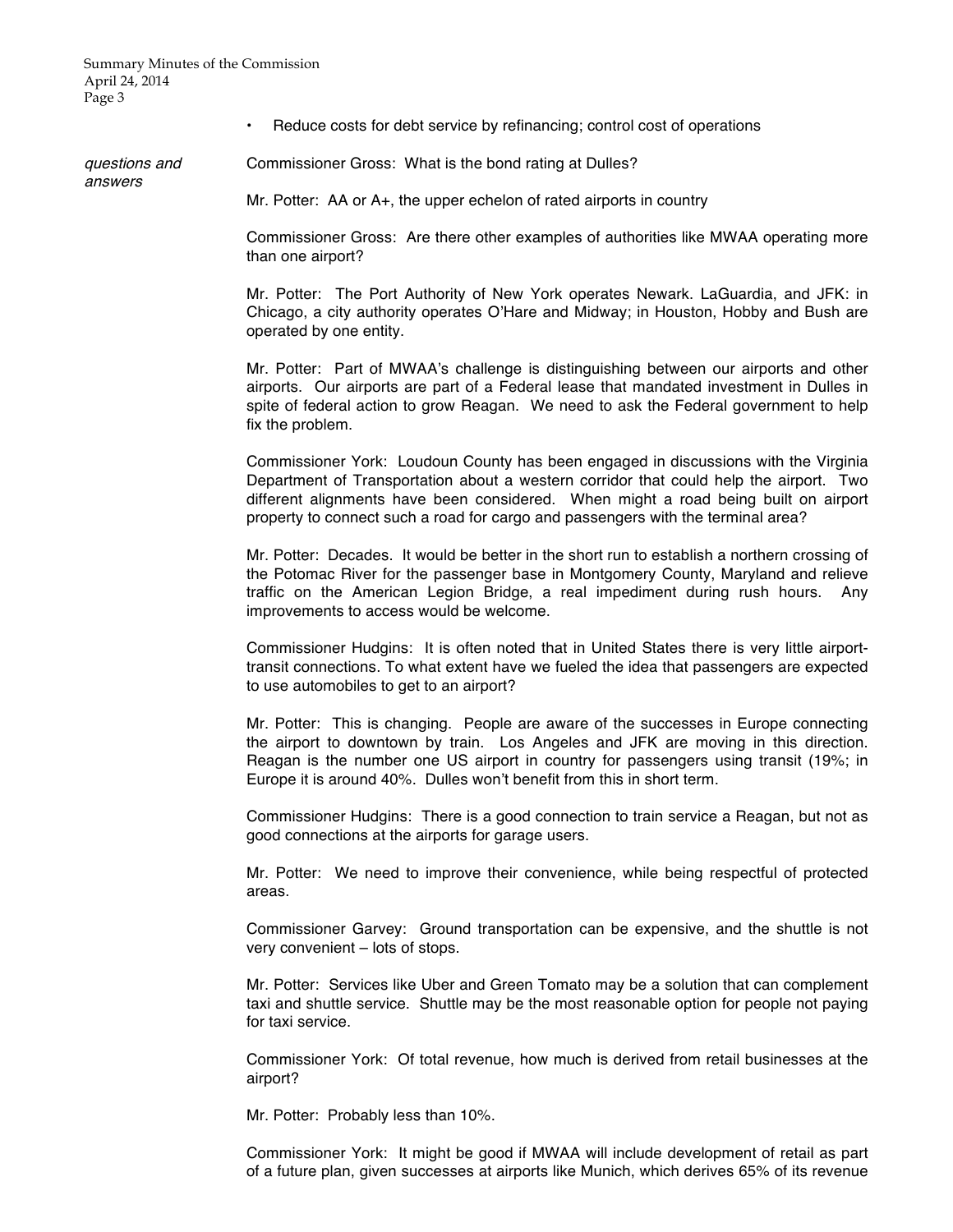from retail.

Mr. Potter: Space is a factor. MWAA will be re-competing concessions soon. Evidence shows that food and news are most in demand, and of food, coffee is number one. There is a plan to attract higher-end retailers (e.g., Coach, Estee Lauder) to the B Terminal.

Mr. Gibb: How can NVRC help?

Mr. Potter: Join forces with the Washington Area Task Force, which is soliciting support from businesses to keep carriers at Dulles, and to attract carriers by selling them on attributes of the region. Encourage the Congressional delegation to protect Dulles by not allowing Reagan to grow. Encourage Richmond to stay active with MWAA growing passenger traffic. Understand that MWAA's development of airport land is not meant to compete with or harm the surrounding area, but to keep the airport competitive.

Commissioner York: Commissioners Bulova and York and Mr. Gibb have been working with Mr. Potter to hold a conference on Dulles' challenges and how to unite region on going forward. This regional meeting will be on June 2, location to be announced.

Chairman Lazaro thanked Mr. Potter for his presentation.

Chairman Lazaro introduced Don Briggs, Superintendent of the Potomac Heritage National Scenic Trail (PHNST) of the National Park Service.

POTOMAC **HERITAGE** NATIONAL SCENIC TRAIL UPDATE

Mr. Briggs acknowledged that the Commission recently had had a presentation on Journey Through Hallowed Ground, which is Congressionally-designated national heritage area, a scenic byway – primarily a driving experience. It is coordinated by a nongovernmental organization. There really is no national heritage area program; usually programs come through Congress or they are created at the state level.

The PHNST is an amendment to the National Trail System Act. It is one of 11 scenic trails in the nation and one of the four categories. The other three are: national historic trails, connecting trails; and national recreation trails. Historic and scenic trails are designated by Congress; the other two by the Secretary.

NVRC has been involved with the PHNST for the past 15 years. Examples of NVRC's early published work were shown, including one from 1995 addressing a public access plan. This initiated the contemporary interest in the PHNST. An NVRC-produced brochure explains the concept of the PHNST and its many dimensions: education, transportation, outdoor recreation, heritage tourism. Other documents included a 2006 management plan, and two gap analyses. In addition, NVRC has organized a number of workshops and meetings. NVRC staff has been available to provide local jurisdictions with sustained support.

Outdoor recreation opportunities in this region are important as a feature of the region as much as the significance of all the historic resources here. Some statistics: The outdoor recreation industry is valued at \$646 billion nationally. In Virginia, the outdoor industry associations estimate the value at \$13.6 billion, with 138,000 jobs and \$923 million in state and local tax revenue.

According to the 2013 Virginia Outdoors Plan, surveys conducted in 2006-2011 indicated the most popular outdoor activities are walking for pleasure and visiting historic sites, parks, and natural areas. These all are represented in the PHNST concept.

Needs, according to the Virginia Outdoors Plan, include trails for walking and hiking, trails for biking, natural areas, access to water, trails for wildlife watching, provisions for outdoor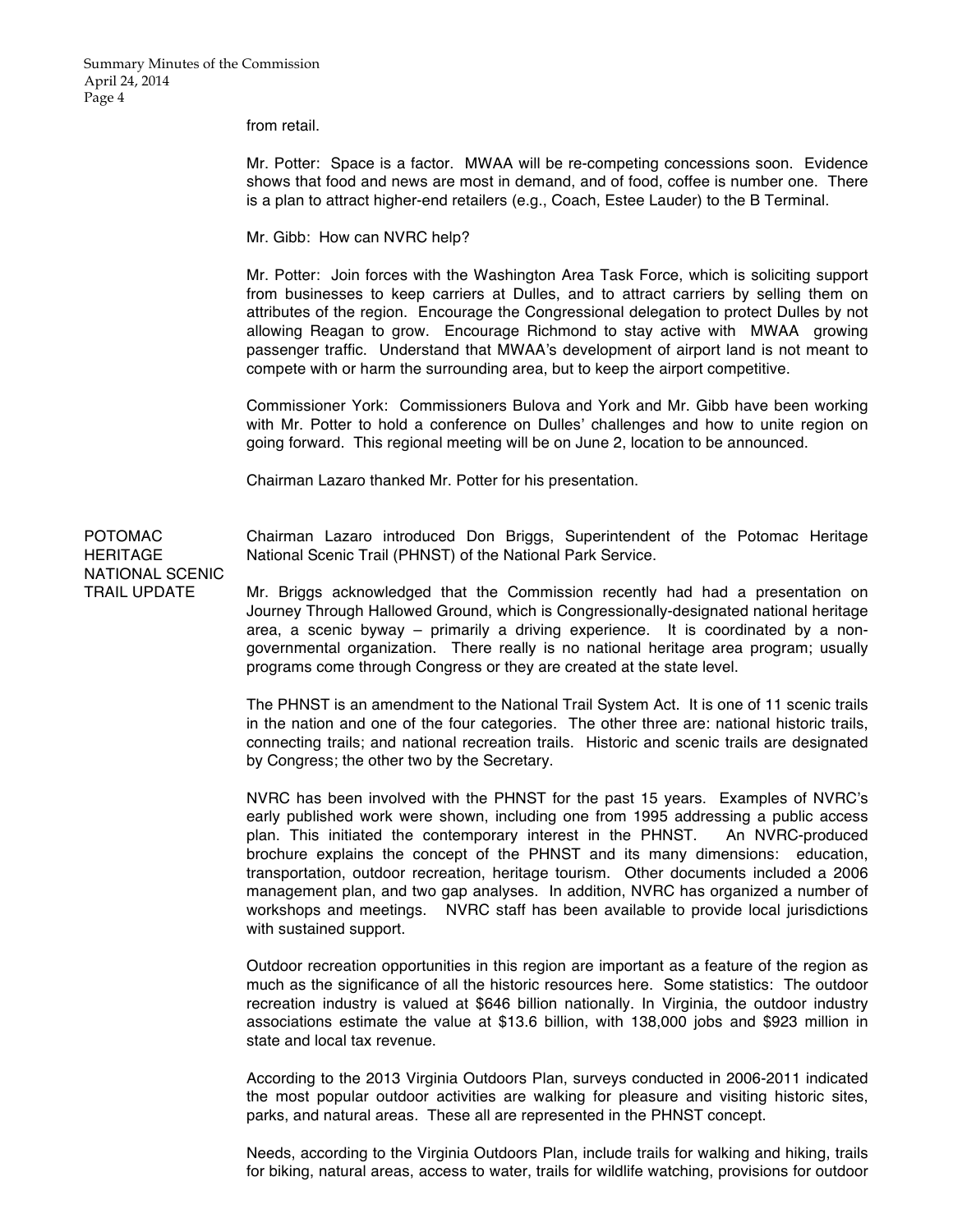sports. The PHNST is a means to help address these needs and for making tangible and thematic connections.

At the National Park Service, Mr. Briggs is the only full-time staff person promoting coordination, providing technical assistance, some facilitation, and a little financial assistance; trying to promote the national significance of the network as a whole; and creating relationships among local jurisdictions, regional entities, state agencies and others.

Issues: trying to keep continuity throughout the whole trail network and coordinating the different stakeholders.

Mr. Gibb expressed appreciation to Mr. Briggs for his support and service as champion of the PHNST, but observed that there are still gaps, and a need for help from the jurisdictions in making connections among trail segments. It is a significant project for region.

questions and Commissioner Gross: Are the Riverkeepers involved in this?

answers

Mr. Briggs: The Potomac Riverkeepers are more involved in the tidal Potomac, which is an area that may need to be treated differently from everything else.

Commissioner Gross: Have the Soil and Water Conservation Districts been involved?

Mr. Briggs: Some have been involved and perhaps more should be.

Commissioner Garvey: How is the Journey Through Hallowed Ground related to the PHNST?

Mr. Briggs: They are very different but cross at Harpers Ferry. The Journey Through Hallowed Ground is not a trail; it is a corridor traveled by car.

Commissioners York and McKay asked for clarification on the status of several specific areas depicted on NVRC's PHNST brochure.

Mr. Briggs provided explanations on these matters, but encouraged Commissioners to check also with the local staff for details. He also noted that a Memorandum of Understanding is being reviewed by the National Park Service, Fort Belvoir, NVRC and the National Capital Planning Commission, which will provided the foundation for a collaborative assessment of final trail alignment in some areas.

Chairman Lazaro thanked Mr. Briggs for his briefing.

# CONSENT AGENDA

- A. Financial Reports for January, February and March 2014
- B. Resolution No. P14-27: Authorization to Sign an Memorandum of Understanding with the National Park Service, National Capital Planning Commission, and Department of the Army to Cooperate and Collaborate on the Development of the Potomac Heritage National Scenic Trail in Virginia between Old Mill Road and Pohick Regional Park in Fairfax County, Virginia
- C. Resolution No. P14-28: Authorization to Sign and Promote <sup>a</sup> Memorandum of Understanding with the National Park Service, Northern Virginia Jurisdictions and Other Stakeholders to Provide Technical Assistance in the Development of the Potomac Heritage National Scenic Trail in Virginia